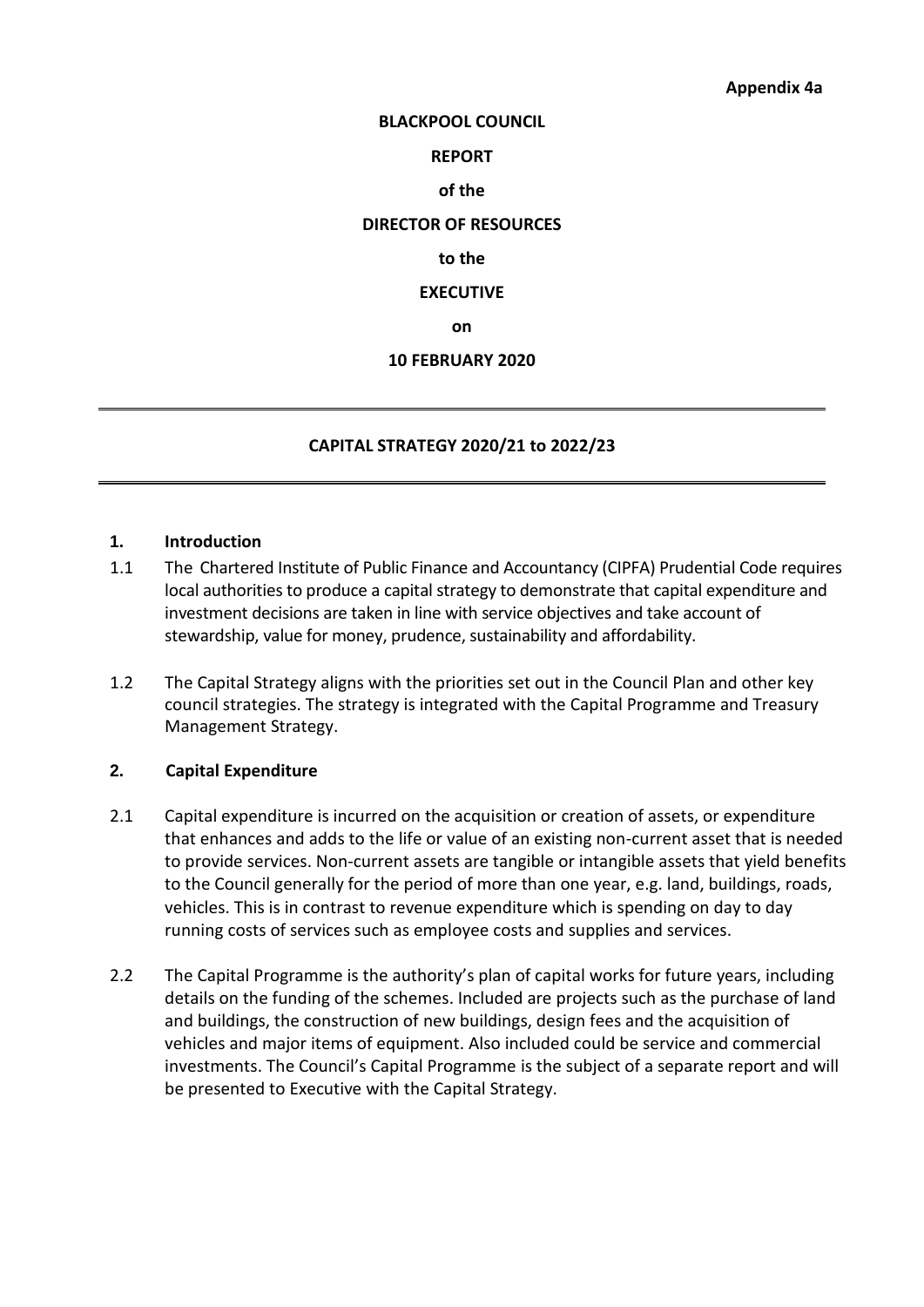## **3. Capital and Treasury Management Investments**

- 3.1 Treasury Management investment activity covers those investments which arise from the organisation's cash flows and debt management activity, and ultimately represent balances which need to be invested until the cash is required for use in the course of business.
- 3.2 For Treasury Management investments the security and liquidity of funds are placed ahead of the investment return. The management of associated risk is set out in the Treasury Management Strategy 2020/21 which is the subject of a separate report and will be presented to Executive with the Capital Strategy.
- 3.3 The CIPFA Treasury Management Code recognises that organisations may make investments for policy reasons outside of normal treasury management activity. These may include service or commercial investments.

## **4. Service and Commercial Investments**

- 4.1 These are investments for policy reasons outside of normal treasury management activity. This may include:
- 4.2 Service Investments

These are investments held clearly and explicitly in the course of the provisions, and for the purposes, of operational services, including regeneration.

4.3 Commercial Investments

These are investments taken for mainly financial reasons. These may include:

- Investments arising as part of business structures, such as shares and loans in subsidiaries or other outsourcing structures such as IT providers or building services providers;
- Investments explicitly taken with the aim of making a financial surplus for the Council.

Commercial investments also include non-current assets which are held primarily for financial benefit, such as investment properties.

Due to the nature of the assets or for valid service reasons, such investments do not always give priority to security and liquidity over yield. In these cases, the decision will be explicit, with the additional risks set out in the impact on financial sustainability identified and reported.

The Director of Resources will ensure that the Council has the appropriate legal powers to undertake such investments and also ensure the proportionality of all investments so that the Council does not undertake a level of investing which exposes it to an excessive level of risk compared to its financial resources.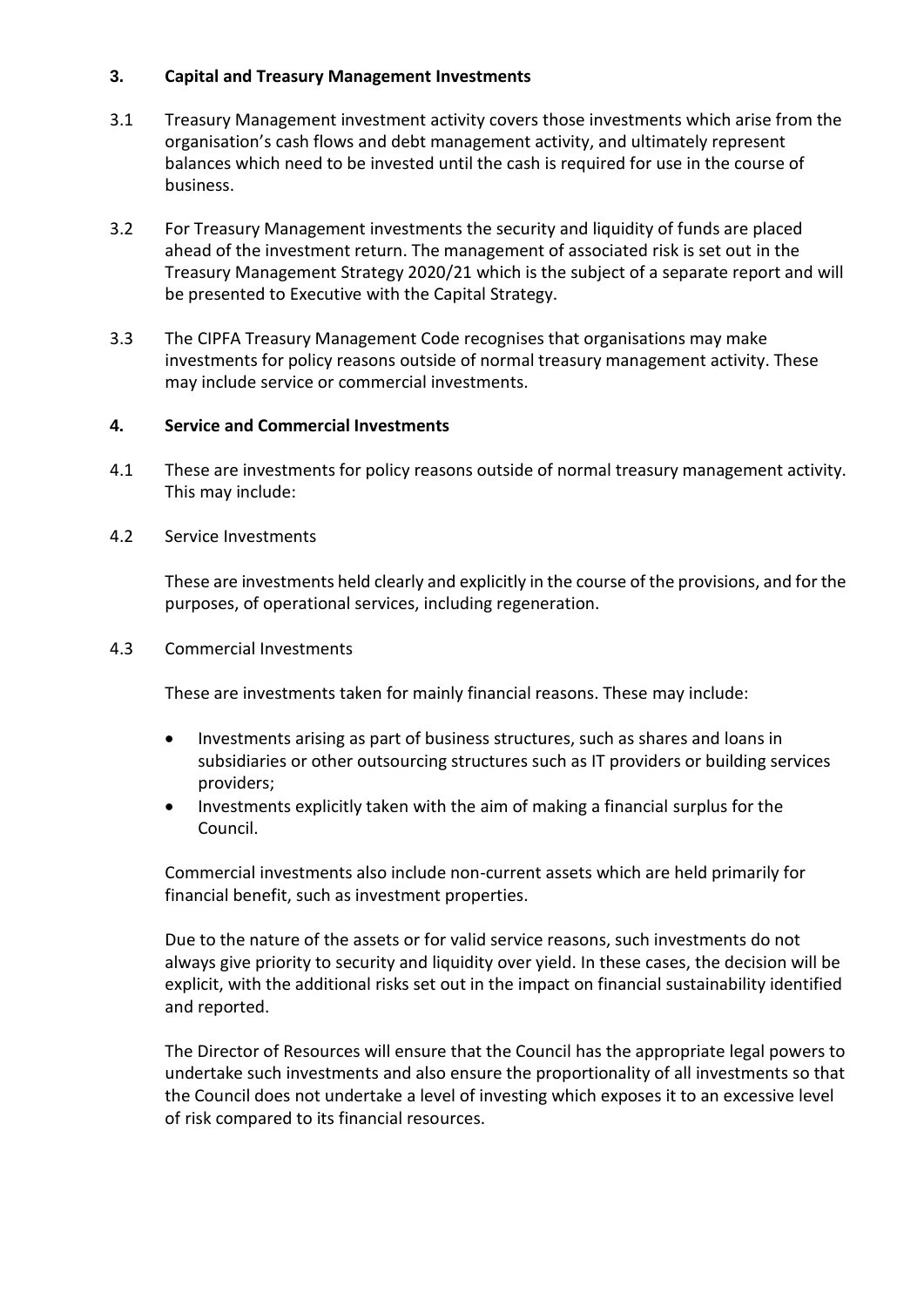# **5. Due Diligence**

- 5.1 For all capital investments, the appropriate level of due diligence will be undertaken with the extent and depth reflecting the level of additional risk being considered. Due diligence process and procedures will include:
	- effective scrutiny of proposed investments by Internal Audit;
	- identification of the risk to both the capital sums invested and the returns;
	- understanding the extent and nature of any external underwriting of those risks;
	- the potential impact on the financial sustainability of the Council if those risks come to fruition;
	- identification of assets being held for security against debt and any prior charges on those assets;
	- where necessary independent and expert advice will be sought.

The Director of Resources will ensure that Executive are adequately informed and understand the risk exposures being taken on.

## **6. Property Investment Strategy**

- 6.1 The Council has a typical local authority property portfolio. This consists of operational property, investment property and property held for specific community or regeneration purposes. The Council has specific reasons for owning and retaining property:
	- Operational supporting core business and service delivery
	- $\bullet$  Investment to provide a financial return to the Council
	- Community to support specific local community projects
	- Regeneration enabling strategic place shaping and economic growth.
- 6.2 The Property Investment Strategy:
	- Sets out reasons for acquiring property assets for investment purposes
	- Identifies the issues of the economy, the general property market and the possible risks for the Council in acquiring investment property
	- Clarifies the legal powers used to operate the Strategy and ensure continued compliance
	- Identifies criteria for acquiring and owning property assets for investment purposes to ensure risks are minimised
	- Includes an outline of the process involved in acquiring property assets for investment purposes.
- 6.3 A Property Investment Strategy is a formal approach to investing in property. This is done by either buying or leasing property and ensuring that the annual income exceeds the annual lease payment or Prudential Borrowing repayment. The Council seeks tenants who are of sound financial standing and leases are preferable within commercially popular locations.
- 6.4 The Council funds the purchase of the property by borrowing money or uses the surplus of income derived from the property to meet the lease commitment. The rental income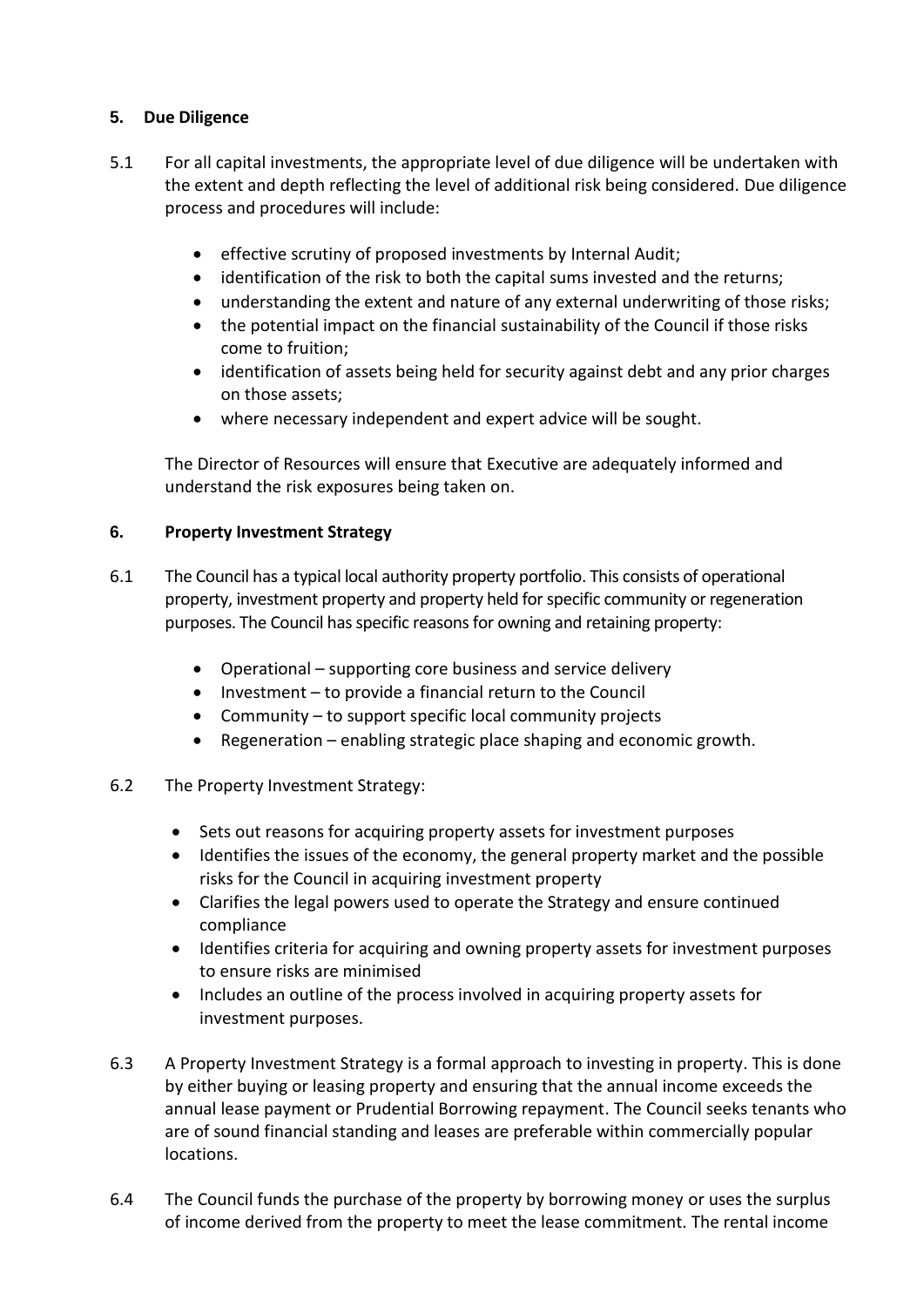paid by the tenant must exceed the cost of repaying the borrowed money. The annual surplus then supports the Council's budget position and enables the Council to continue to provide services for local people.

- 6.5 The reasons for purchasing and owning property investment are primarily for
	- Financial gain to fund local services
	- Market and economic opportunity
	- Economic development and regeneration activity in Blackpool, the Lancashire Economic Area and Northern Powerhouse Economic Area.

The Council does not invest in property as an Investment Strategy solely to achieve financial income.

- 6.6 All investment properties that cost or were previously valued at or in excess of £500k are revalued on an annual basis to provide a fair value for the preparation of the Council's accounts. The investment properties that cost or were previously valued under £500k, are valued on a rolling 4 year programme. The Council believes there is no benefit to valuations being completed within 12 months of acquisition, unless a material change in the occupation or condition of the building occurs and / or the market undergoes significant change. If any investment properties valued as part of the 4 year rolling programme have changed significantly in value, an additional exercise will be carried out to assess if the cause of the material valuation change would impact on the investment assets not valued in year. The investment properties will be valued on this basis from financial year 2019/20.
- 6.7 The Council's Property Investment Strategy 2020/21 is attached at Annex A.

## **7. Priorities and Risk in Property Investment**

- 7.1 The priorities for the Council when acquiring property interests for investment purposes are:
	- **Covenant Strength** in the case of a let property, the quality of the tenant and, more importantly, their ability to pay the rent on time and in full. The Council's primary reason and objective for this strategy is financial gain. The underlying principles of a Property Investment Strategy imply, assume and default to nothing taking higher priority than financial gain. It is however worth noting that the Council, as a public body, may not wish to invest in properties where the occupiers are generally seen to be undertaking a business which is contrary to its corporate values.
	- **Lease length** in the case of a let property, the unexpired length of the term of the lease or a tenant's break clause is of key importance in ensuring that the landlord's revenue stream is uninterrupted. The Council will take into consideration the risks associated with a tenant vacating and the potential to attract good quality replacements tenants at acceptable rental levels.
	- **Rate of return** the rate of return from the property (for example through annual rental incomes) will need to be equivalent or better to the returns that could be earned from alternate investments, such as placing monies on deposit, following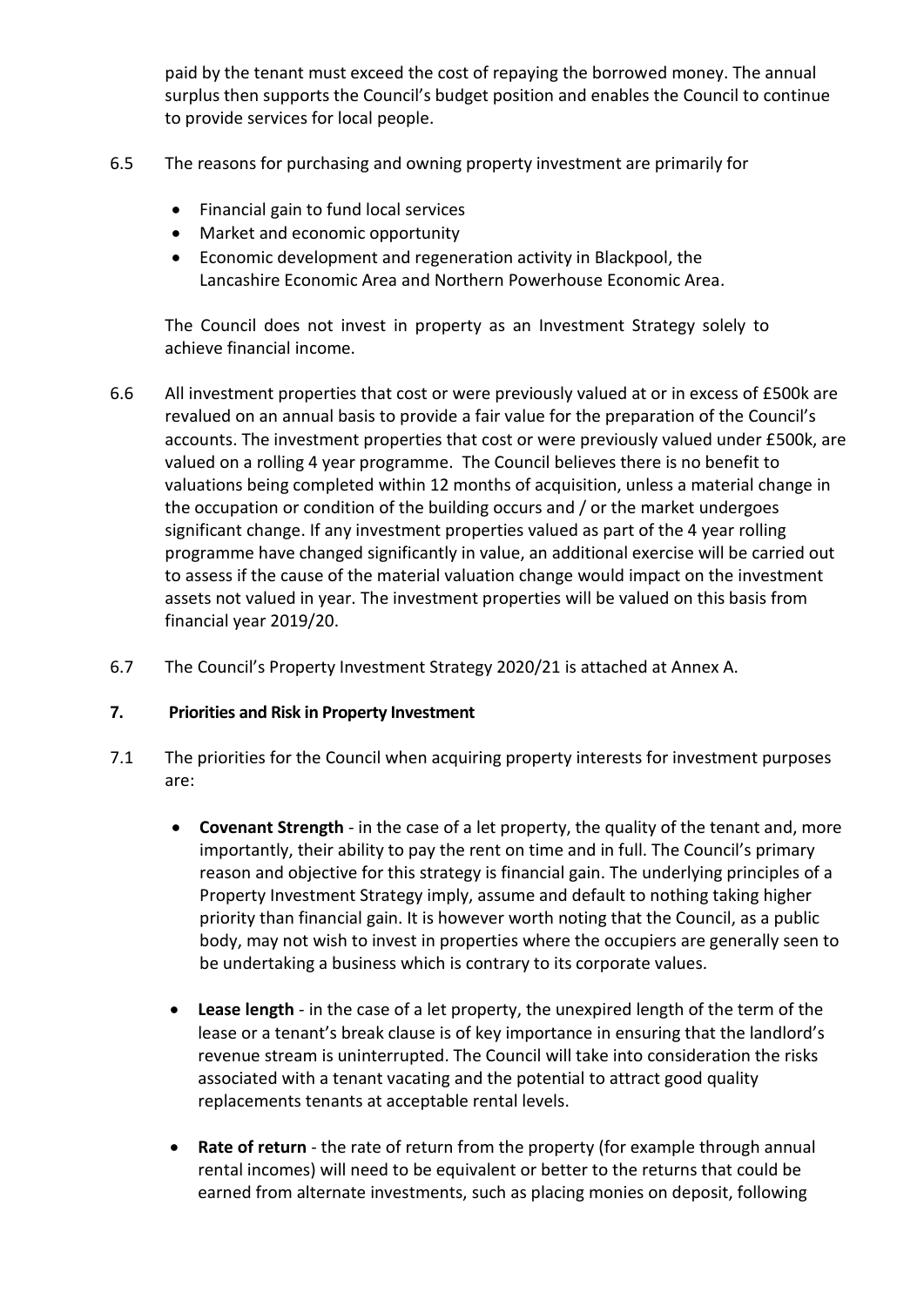adjustment for risks and potential growth. The property will also need to produce an annual return in excess of the cost of borrowing.

- **Risk** rate of return is one side of the coin; risk is the other. In general, the higher the sought level of return from an investment, the higher level of risk that it carries. For example, if a property is let at an attractive rent which would create a good return, it could still be risky if the tenant does not possess good covenant strength and could default at any time.
- **Lease Terms** The terms of leases vary and even those held on an "Institutionally acceptable basis" can be very different in nature particularly as such leases have developed over time. The Council is seeking to invest in modern leases with full repairing and insuring obligations on the Tenant and a full Service Charge recovery to include any management fees where applicable. This will ensure a certain income/return to the Council.
- **Growth** property has the potential for both revenue and capital growth. The Council will take into account that potential when assessing the strength of the investment opportunity. Property values can fall as well as rise and mechanisms to minimise revenue reductions should be identified. Generally the nature of standard, institutional leases is that rent review clauses are upward only which protects landlords from any downward pressure on rental income giving some security as to the level of income.
- **Location** should a tenant default or vacate, the location of the property is the key factor in influencing the ability to re-let and find another tenant. Location is also important when considering future redevelopment or regeneration opportunities. Ideally the Council will be able to undertake inspections and to deal with any management issues without the need to employ specialists or agents. Preference should be given to properties located within Blackpool, the Lancashire Economic Area or Northern Powerhouse Economic Area. This does not prevent investment outside of these areas, subject to the appropriate justification and business case and correct governance procedure.
- **Sector** information as to the sector of use of the property (e.g. office, retail, industrial, leisure) will assist in deciding on the risks associated with specific properties and the mix of sectors within the portfolio.
- **Building Age and Specification** in the case of a let property, whilst the Council, as an investor, may be principally concerned with the characteristics of the tenant and lease, the age and specification of the property will also affect the ability of the Council to let or sell the property in the future. It must also be taken into consideration in respect of the cost of protecting the investment. An example of this would be the undertaking of repairs and refurbishment if the cost cannot be fully recovered from the tenant.
- 7.2 In summary, the strategy for acquiring investment property assets is therefore to:
	- Seek property let to tenants who are of strong covenant strength and sound financial standing.
	- Minimise risk.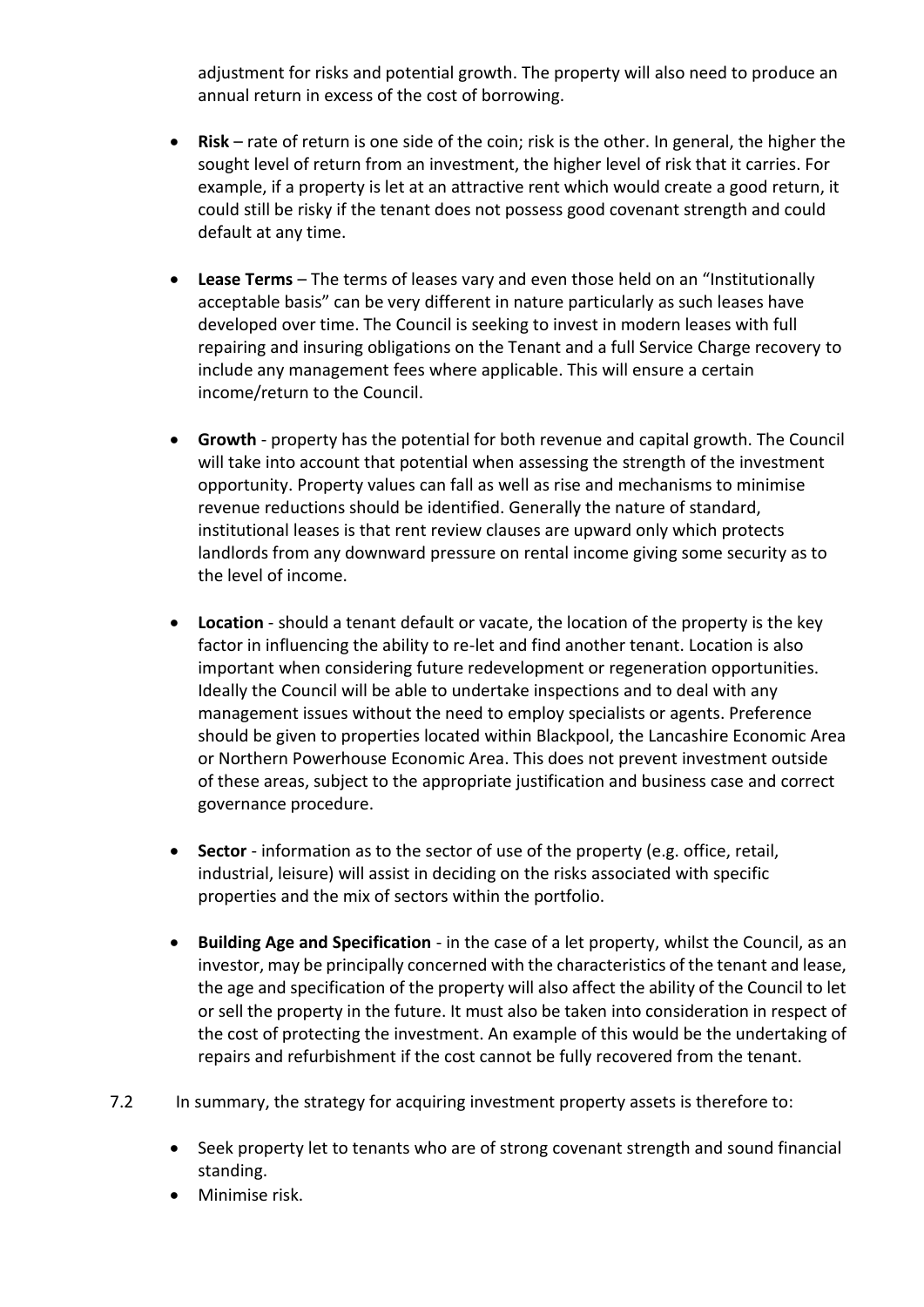- Maximise rental income in early years to mitigate budgetary pressures and minimise management costs to ensure the best return is generated.
- Identify opportunities for future growth, redevelopment or regeneration via property in commercially popular or development areas.
- Prioritise Blackpool, the Lancashire Economic Area and Northern Powerhouse Economic Area if the right opportunity arises.
- Pursue opportunities to increase returns and improve the investment value of commercial assets.
- 7.3 The Council has invested in a number of investment property assets and lease agreements as well as a Business Loan Fund. A fair value assessment was conducted on purchase and provides sufficient security for the underlying capital invested. These assets will be revalued in line with the Council's revaluation programme.

## **8. Revenue Budget Implications from Capital Investment Decisions**

- 8.1 Capital expenditure for the Council is financed through a variety of sources, typically
	- Receipts from the sale of capital assets
	- Capital grants
	- External contributions such as S106
	- The use of reserves or from revenue budget contributions.
- 8.2 Any capital expenditure not financed by the above will need to be funded by borrowing. Existing council debt is therefore the consequence of historical capital expenditure. The Council can temporarily utilise other resourcesin lieu of external borrowing to fund capital expenditure. This is referred to as internal borrowing.
- 8.3 In approving the inclusion of schemes and projects within the capital programme, the council ensures all of the capital and investment plans are affordable, prudent and sustainable. In doing so the council will take into account the arrangements for the repayment of debt, through a prudent Minimum Revenue Provision policy. The Council's Minimum Revenue Provision policy is included in Annex F of the Treasury Management Strategy.
- 8.4 The capital financing charges and any additional running costs arising from capital investment decisions are incorporated within the annual budget and medium term financial plans. This enables Members to consider the consequences of capital investment alongside other competing priorities for revenue funding. The financing costs of prudential borrowing are charged to directorate budgets.
- 8.5 Capital investment decision making is not only about ensuring the initial allocation of capital funds meets the corporate and service priorities but ensuring the asset is fully utilised, sustainable and affordable throughout its whole life. This overarching commitment to long term affordability is a key principle in any capital investment appraisal decision. In making its capital investment decisions the council must have explicit regard to consider all reasonable options available.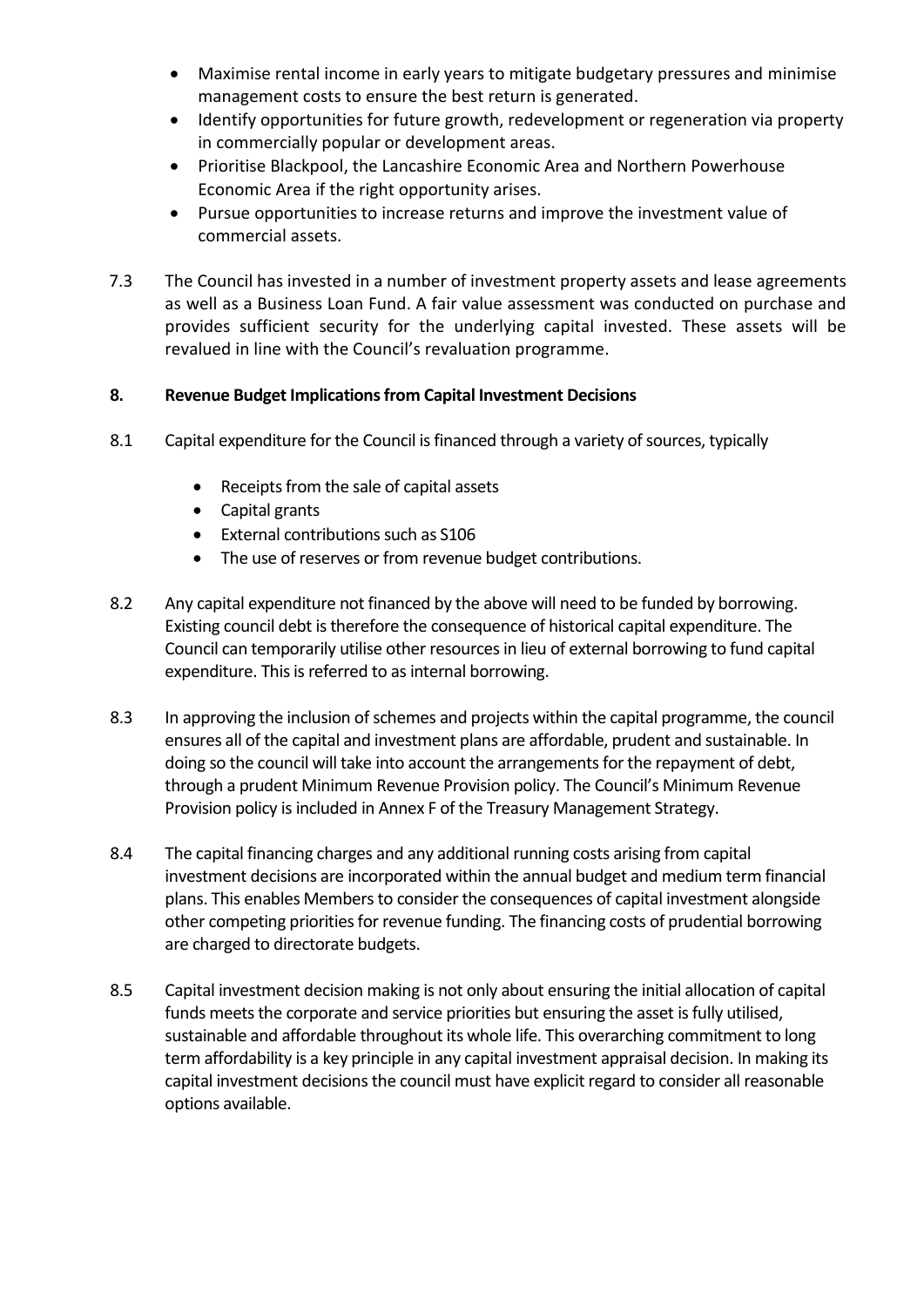## **9. Business Loans Fund**

- 9.1 In 2009/2010 the Council set up a £3m fund for businesses to safeguard and create jobs in Blackpool during the recession. The aim of the fund is to provide a lifeline for local, normally sound businesses that are experiencing difficulty in getting finance from the banks because of the global slow down. A number of small unsecured loans were issued to local businesses.
- 9.2 As part of the 2019/20 budget process the business loans fund was increased to £200m. A number of secured loans have since been issued and are treated as capital expenditure.
- 9.3 By issuing these loans the Council is exposing itself to the risk that the borrower defaults on repayments. The Council, in making these loans, must therefore ensure they are prudent and has fully considered the risk implications, with regard to both the individual loan and that the cumulative exposure of the Council is proportionate and prudent.
- 9.4 The Council will ensure that a full due diligence exercise is undertaken and adequate security is in place. The business case will balance the benefits with the risks. All loans are agreed as below and are subject to close, regular monitoring.

| <b>Loan Amount</b>   | <b>Agreed by</b>       |
|----------------------|------------------------|
| Loans under £200,000 | <b>Chief Executive</b> |
| £200,000 to £499,999 | <b>Cabinet Member</b>  |
| £500,000 and above   | Executive              |
|                      |                        |

- 9.5 The Council makes loans, through the Business Loans Fund, for a number of reasons primarily economic development and investment objectives.
- 9.6 The Council in making these loans ensure they are prudent and secured by:
	- Carrying out a full independent due diligence exercise
	- Using an expected loss model to assess the impact on the balance budget requirement if the loan was at risk
	- On-going monitoring of the loans
	- Ensuring adequate security is in place
	- The financial exposure of the Council is proportionate to its size. This is currently set at £200 million.
	- All loans of £500,000 and above are agreed by the Council's Executive.

## **10. Governance Framework**

- 10.1 It is important given the risks surrounding Growth and Regeneration Projects that the appropriate Governance framework is in place hence the following processes are in place:
	- The Capital Strategy to be presented annually at Full Council
	- All schemes and the overall Capital Programme are subject to approval by the Executive and Full Council
	- Cabinet Members are assigned projects in line with their responsibilities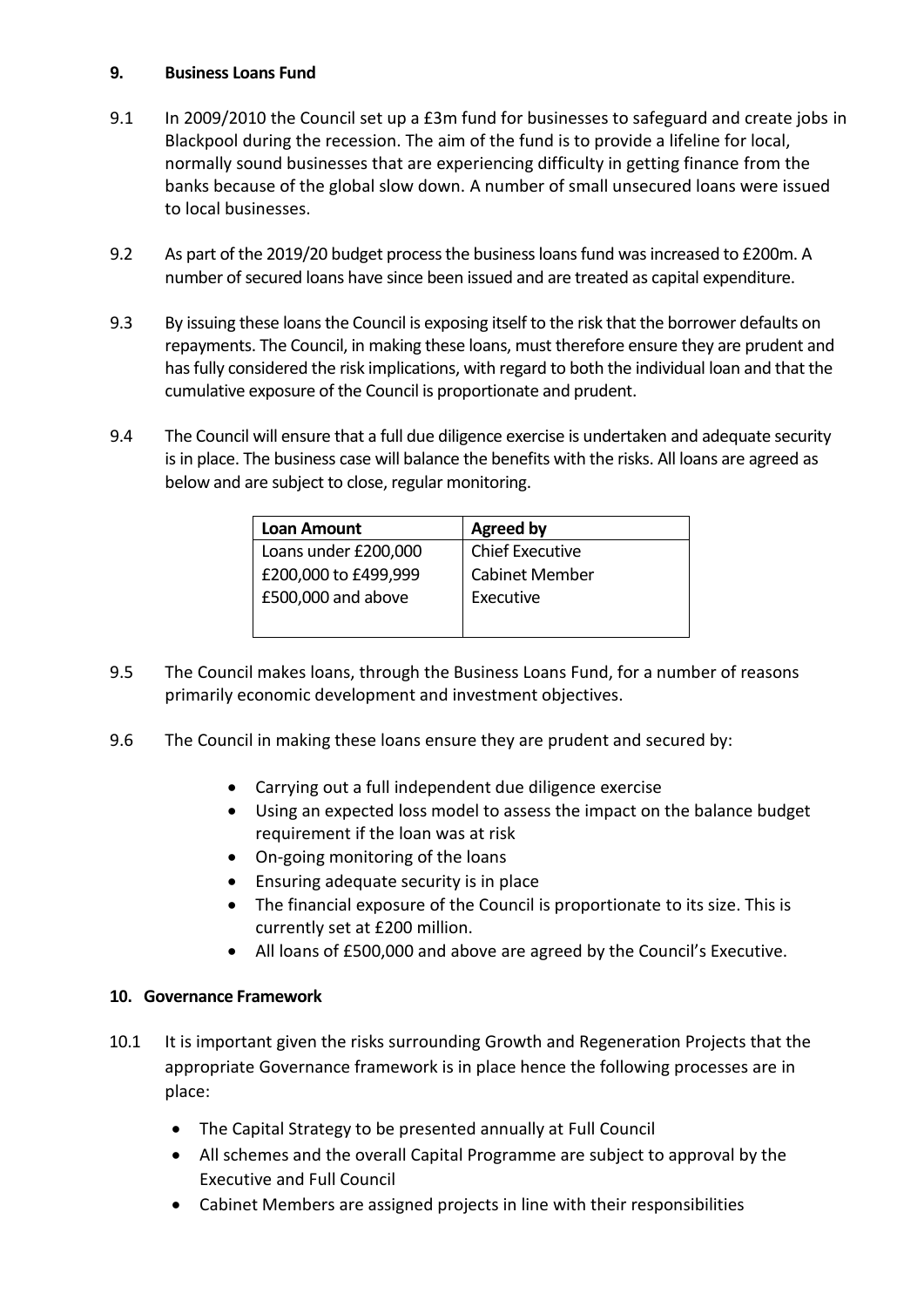- A senior officer group exists known as the Growth and Prosperity Board which is chaired by the Director of Communications and Regeneration. The group monitors the delivery of the Growth and Prosperity programme on an ongoing basis.
- The Growth and Prosperity Board will receive post project completion reports to ensure that its limited resources have been used effectively
- Directorate Management Teams must agree all deletions and additions to their directorate capital programme before they go to Corporate Asset Management Group
- The Capital Programme is guided by the Council's Capitalisation Policy and Financial Procedure Rules of the Council
- The Capital Programme is subject to Internal and External Audit Review
- Scrutiny Committee can call in Executive Reports
- The Investment Strategy will be reviewed on a monthly basis by Growth and Prosperity and on a six monthly basis by the Executive.

# **11. Commercial Activity**

- 11.1 The Council has a strong governance framework. It has a Treasury Management Panel (TMP) in addition to the usual local government audit and corporate governance committees. The TMP is made up of leading officers from across the authority and is led by the Director of Resources as the Council's Section 151 Officer.
- 11.2 Due diligence is of paramount importance. All of the Council's commercial investments have individual business cases that are subject to risk assessment. Where risks are identified attempts are made to mitigate and sensitivity calculations undertaken as a result. Where appropriate to the size and scale of the project the Council will also commission independent technical and legal reviews, to ensure that the correct decisions are being made.
- 11.3 Project Groups are set up for all commercial schemes and on-going performance monitoring takes place after the scheme is completed and is reported to Members and senior officers on an ongoing basis.
- 11.4 Financial and social audits will be carried out during the life cycle of investments.
- 11.5 The Council follows a beyond prudence approach to governance of commercial activities. It ensures that all commercial schemes are fully aligned with priority outcomes.

## **12. Risk Appetite Statement**

- 12.1 This outlines Blackpool Council's risk appetite with regard to its investment and commercial activities i.e. the amount of risk that the council is prepared to accept, tolerate or be exposed to at any point in time. It is important to note that risk will always exist in some measure and cannot be removed in its entirety.
- 12.2 The risk appetite statement sets out how the Council balances risk and return in pursuit of achieving its objectives. It is intended to aid careful decision-making, such that the Council takes well thought through risks to aid successful delivery of its services and obligations, while also understanding the adverse aspects of risk undertaken and taking appropriate measures to mitigate these in line with its stated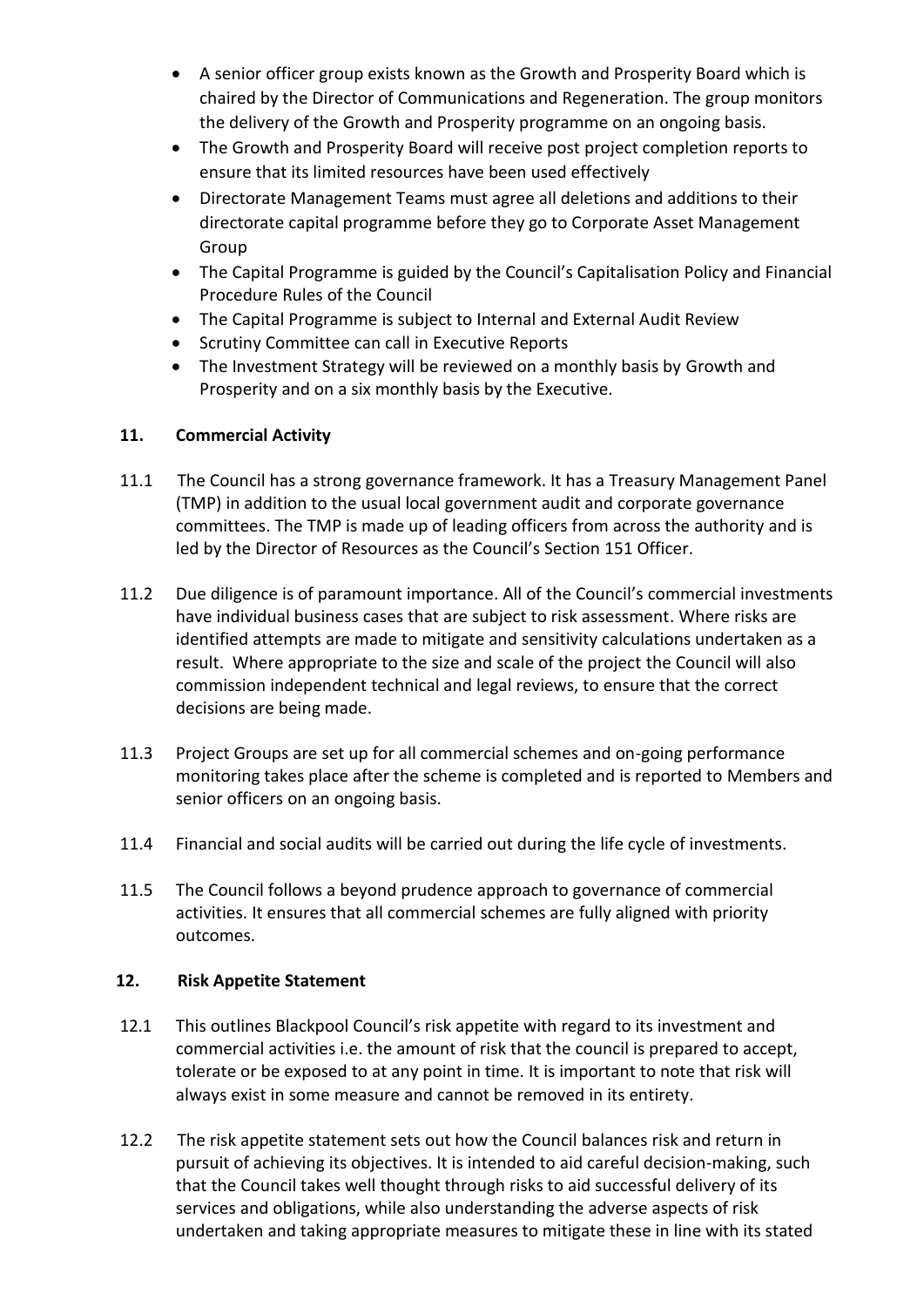goals. Thereby, the Council's risk judgements are more explicit, transparent and consistent over time.

- 12.4 Risk management is the process of identifying risks, evaluating their potential consequences and determining the most effective methods of managing them and/or responding to them. It is both a means of minimising the costs and disruption to the organisation caused by undesired events and of ensuring that staff understand and appreciate the element of risk in all their activities.
- 12.5 The aim is to reduce the frequency of adverse risk events occurring (where possible), minimise the severity of their consequences if they do occur, or to consider whether risk can be transferred to other parties. To manage risk effectively the risks associated with each capital project need to be systematically identified, analysed, influenced and monitored.
- 12.6 It is important to identify the appetite for risk by each scheme and for the capital programme as a whole, especially when investing in capital assets held primarily for financial returns. Under the CIPFA Prudential Code these are defined as investments and so the key principle of control of risk and optimising returns consistent with the level of risk applies. An assessment of risk should be built into every capital project and major risks recorded in the Risk Register.
- 12.7 **Credit Risk –** This is the risk that a third party the Council has invested capital monies in becomes insolvent and is unable to pay the investment returns or complete the agreed contract. Accordingly, the Council will ensure that robust due diligence procedures cover all external capital investment. Where possible contingency plans will be identified at the outset and enacted when appropriate.
- 12.8 **Liquidity Risk –** This is the risk that the timing of any cash inflows from a project will be delayed, for example if other organisations do not make their contributions when agreed. This is also the risk that the cash inflows will be less than expected, for example due to the effects of inflation, interest rates or exchange rates. The Council's exposure to this risk will be monitored via the revenue and capital budget monitoring processes. Where possible appropriate interventions will occur as early as possible.
- 12.9 **Interest Rate Risk –** This is the risk that interest rates will move in a way that has an adverse effect on the value of capital expenditure or expected financial returns from a project. Interest rates will be reviewed as part of the on-going monitoring arrangements to identify such adverse effects. As far as possible our exposure to this risk will be mitigated via robust contract terms and when necessary contract renegotiations.
- 12.10 **Exchange Rate Risk –** This is the risk that exchange rates will move in a way that has an adverse effect on the value of capital expenditure or the expected financial returns from a project. Where relevant, exchange rates will be reviewed as part of the ongoing monitoring arrangements to identify such adverse effects. As far as possible our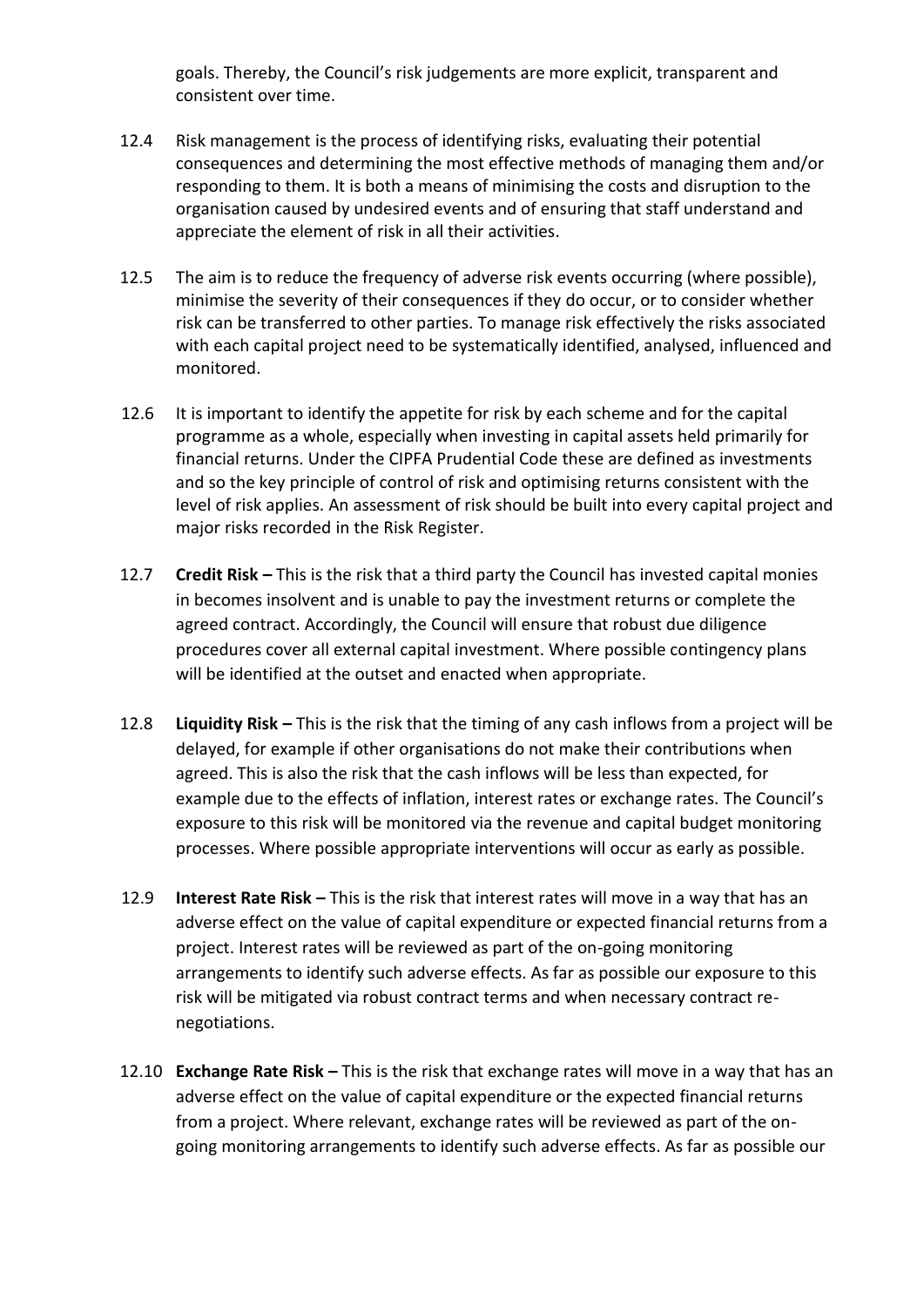exposure to this risk will be mitigated via robust contract terms and when necessary contract re-negotiations.

- 12.11 **Inflation Risk –** This is the risk that rates of inflation will move in a way that has an adverse effect on the value of capital expenditure or the expected financial returns from a project. Rates of inflation will be reviewed as part of the on-going monitoring arrangements to identify such adverse effects. As far as possible the Council's exposure to this risk will be mitigated via robust contract terms and when necessary contract re-negotiations.
- 12.12 **Legal and Regulatory Risk –** This is the risk that changes in laws or regulation make a capital project more expensive or time consuming to complete, make it no longer cost effective or make it illegal or not advisable to complete. Before entering into capital expenditure or making capital investments, the Council will understand the powers under which the investment is made. Forthcoming changes to relevant laws and regulations will be kept under review and factored into any capital bidding and programme monitoring processes.
- 12.13 **Fraud, Error and Corruption –** This is the risk that financial losses will occur due to errors or fraudulent or corrupt activities. Officers involved in any of the processes around capital expenditure or funding are required to follow the Council's policies and procedures. This is supported by the Employee Code of Conduct and policies such as Anti-Fraud and Corruption, Anti Money Laundering and Declaration of Interests.
- 12.14 Risk management is not a stand-alone discipline. In order to maximize risk management benefits and opportunities, it is integrated with existing business processes.
- 12.15 Some of the key business processes with which risk alignment exists are:
	- Capital strategy
	- Medium Term Financial Plan
	- Internal Audit
	- Business Planning (including budget)
	- Performance Management
	- Treasury Management
	- Council owned subsidiaries and joint ventures
	- External Audit Review

### **13. Knowledge and Skills**

13.1 The Capital Programme and Treasury Management Strategy are managed by a team of professionally qualified accountants with extensive Local Government finance experience between them. They follow a Continuous Professional Development Plan (CPD) and attend courses on a regular basis to keep abreast of new developments and skills. The Council's Director of Resources as the Council's Section 151 Officer is the officer with overall responsibility for Capital and Treasury activities and is also a professionally qualified accountant and follows an ongoing Continuous Professional Development programme.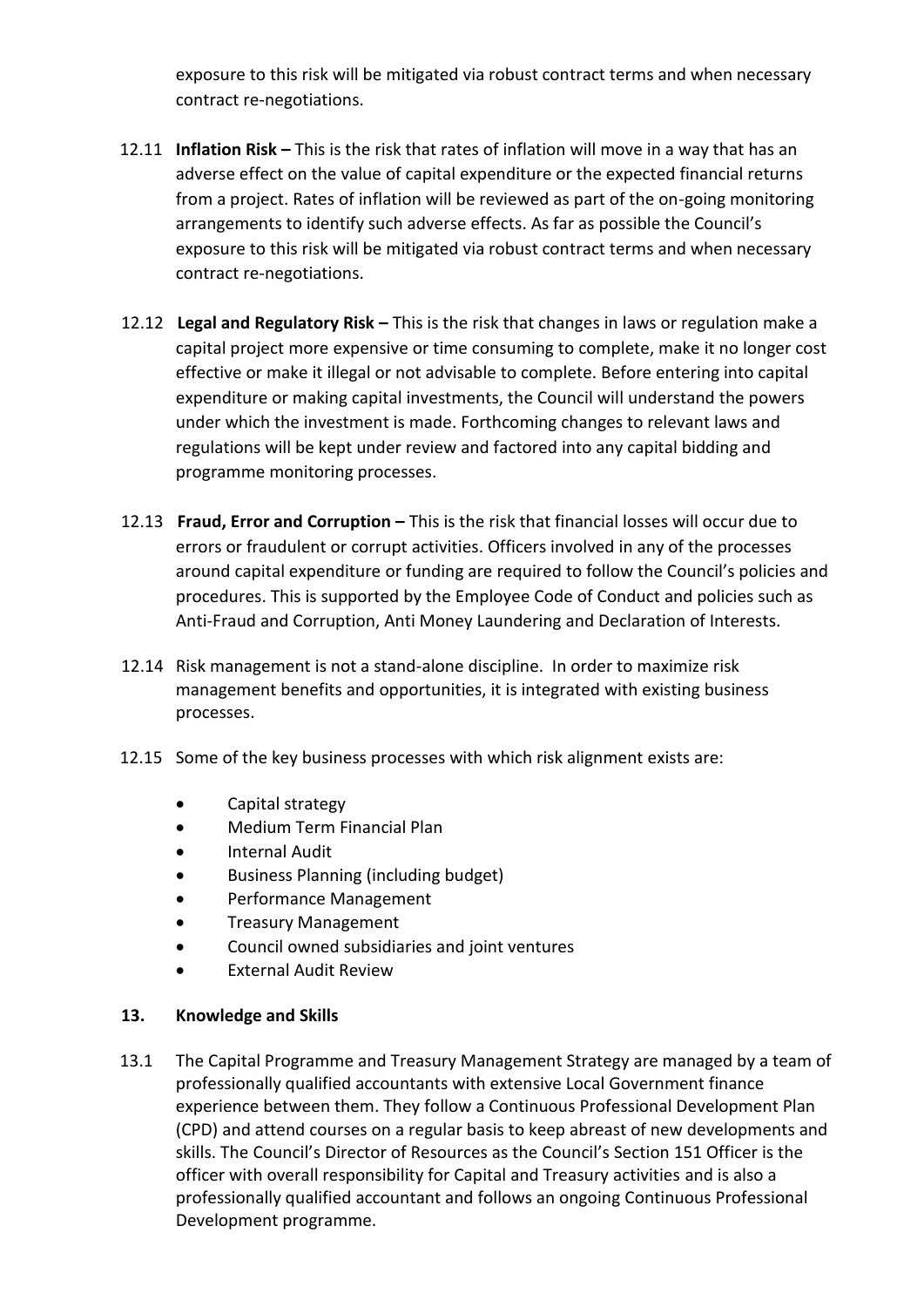- 13.2 All the Council's commercial projects have project teams from all the professional disciplines across the Council as and when required. External professional advice is taken where required and usually sought in consideration of any major commercial property investment decision.
- 13.3 Internal and external training is offered to Members on an annual basis to ensure they have up to date knowledge and expertise to understand and challenge capital and treasury decisions.
- 13.4 The Council's Treasury Management Panel (senior officer group) reviews all commercial and investment deals from inception right through to project completion and ongoing performance management.

## **14. Treasury Management**

- 14.1 The Council also produces a Treasury Management Strategy which is approved by full Council annually as part of the budget setting process.
- 14.2 There are close links between the Capital Strategy, Capital Programme and Treasury Management Strategy. The capital programme determines the borrowing need of the Council, essentially the longer term cash flow planning, to ensure that the Council can meet its capital spending obligations. This management of longer term cash may involve arranging long or short term loans, or using longer term cash flow surpluses. On occasion any debt previously drawn may be restructured to meet Council risk or cost objectives.
- 14.3 At the end of 2022/2023 it is forecast that the Council's long term debt will be £124.748m.
- 14.4 The Council's Authorised Borrowing limit for 2020/21 is £552m represents a limit beyond which external debt is prohibited, and this limit needs to be set or revised by the full Council.
- 14.5 The Council's Operational Boundary debt forecast for 2020/21 is £541m. This represents the limit beyond which external debt is not normally expected to exceed.
- 14.6 The Council makes provision for the repayment of debt over the life of the asset that the borrowing is funding. Over the period 2020/2021 – 2022/2023 the Council is forecast to make a provision of £27.160m for the repayment of debt. The bulk of Council borrowing is linked to the Business Loans Fund and Economic Regeneration Schemes, which generate a financial return to the Council above the borrowing cost and a lot of the schemes are asset backed.
- 14.7 The Council follows the requirements of The Local Government Act 2003 (the Act) and supporting regulations in managing its Treasury Management activities.
- 14.8 The Executive is the body responsible for the Governance of Treasury Management within the Council. It recommends an annual Treasury Management Strategy to Full Council for approval as part of the annual approval of the budget. It also receives a